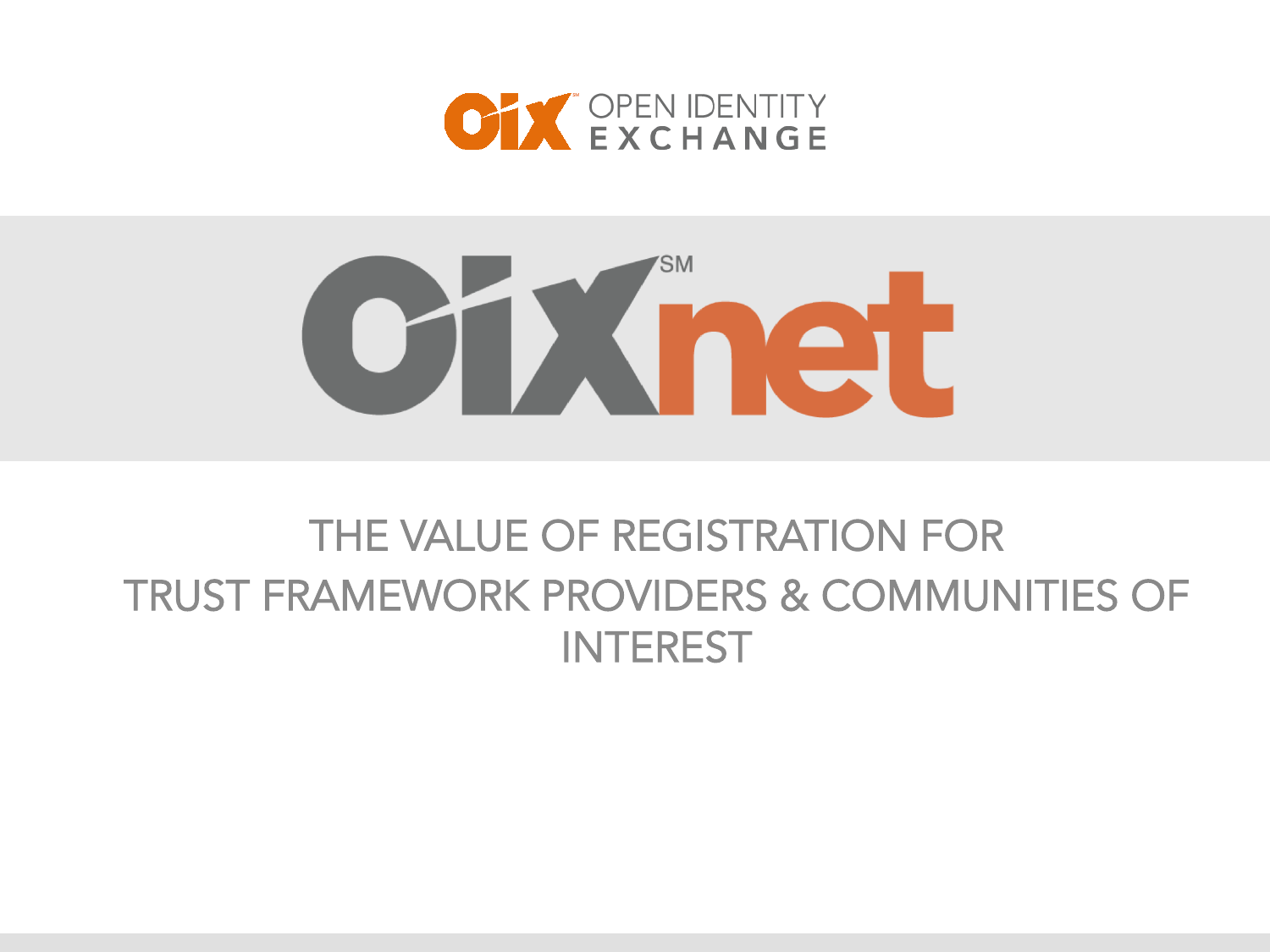



OIXnet Launch: OpenID Connect Certifications



- OpenID Foundation registers OpenID Connect certifications at  $\mathbf C$ OIXnet
	- http://oixnet.org/openid-certifications/
	- http://openid.net/certification/
- Early adopters first to certify and register for pilot launch C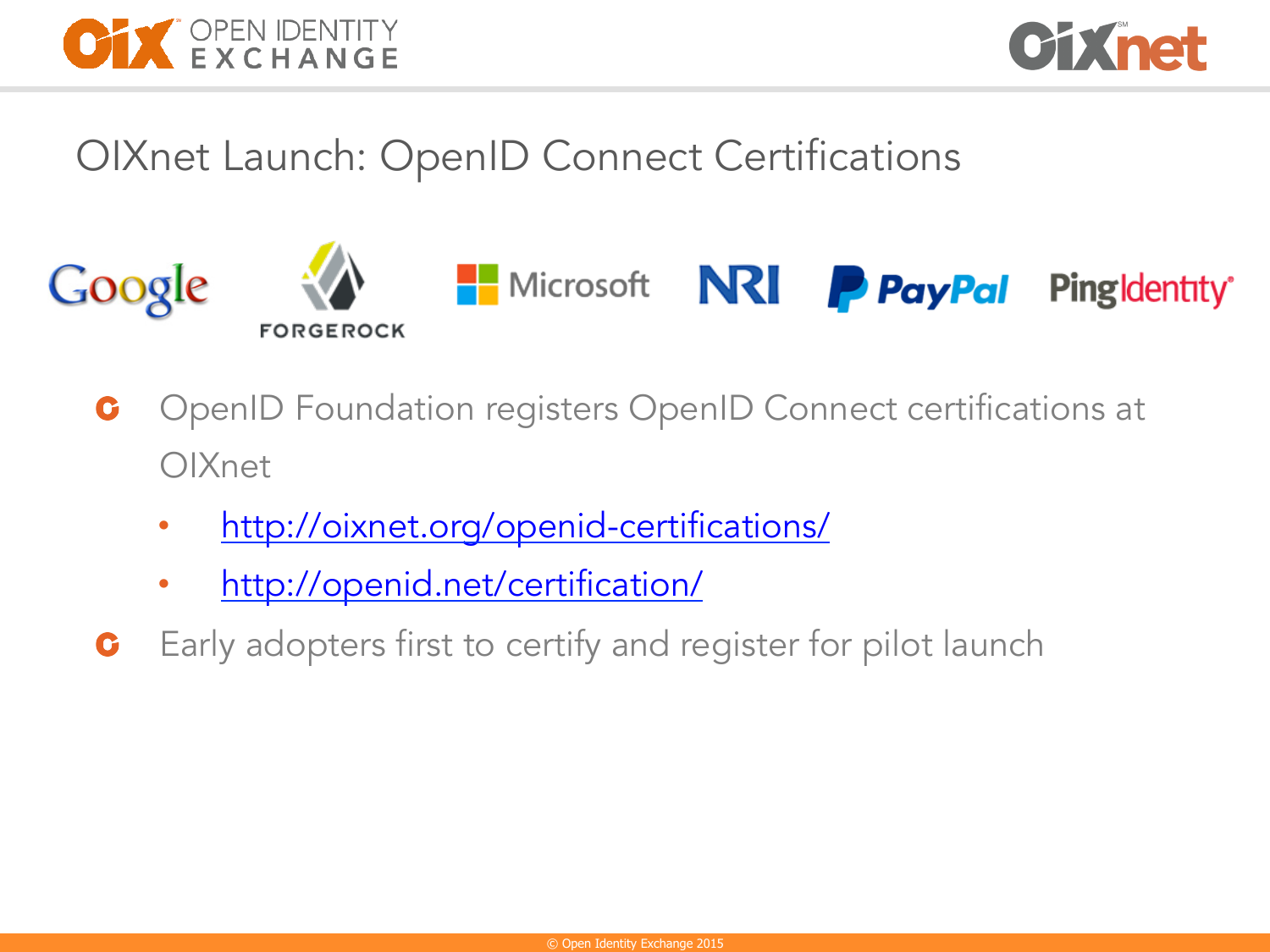



## The Value of a General Purpose Registry



# **Disclosure**

**Transparency** builds trust

Technical information needed to be compliant

Business information needed to be registered



## **Discovery**

More effective: requirements are easier to find and be found

More efficient: non-profit; multi-tenant; multi-sector

Faster: amplification of requirements



# **Centralized**

Comparability across registrations

Compliance with registration requirements

Equivalency of registrations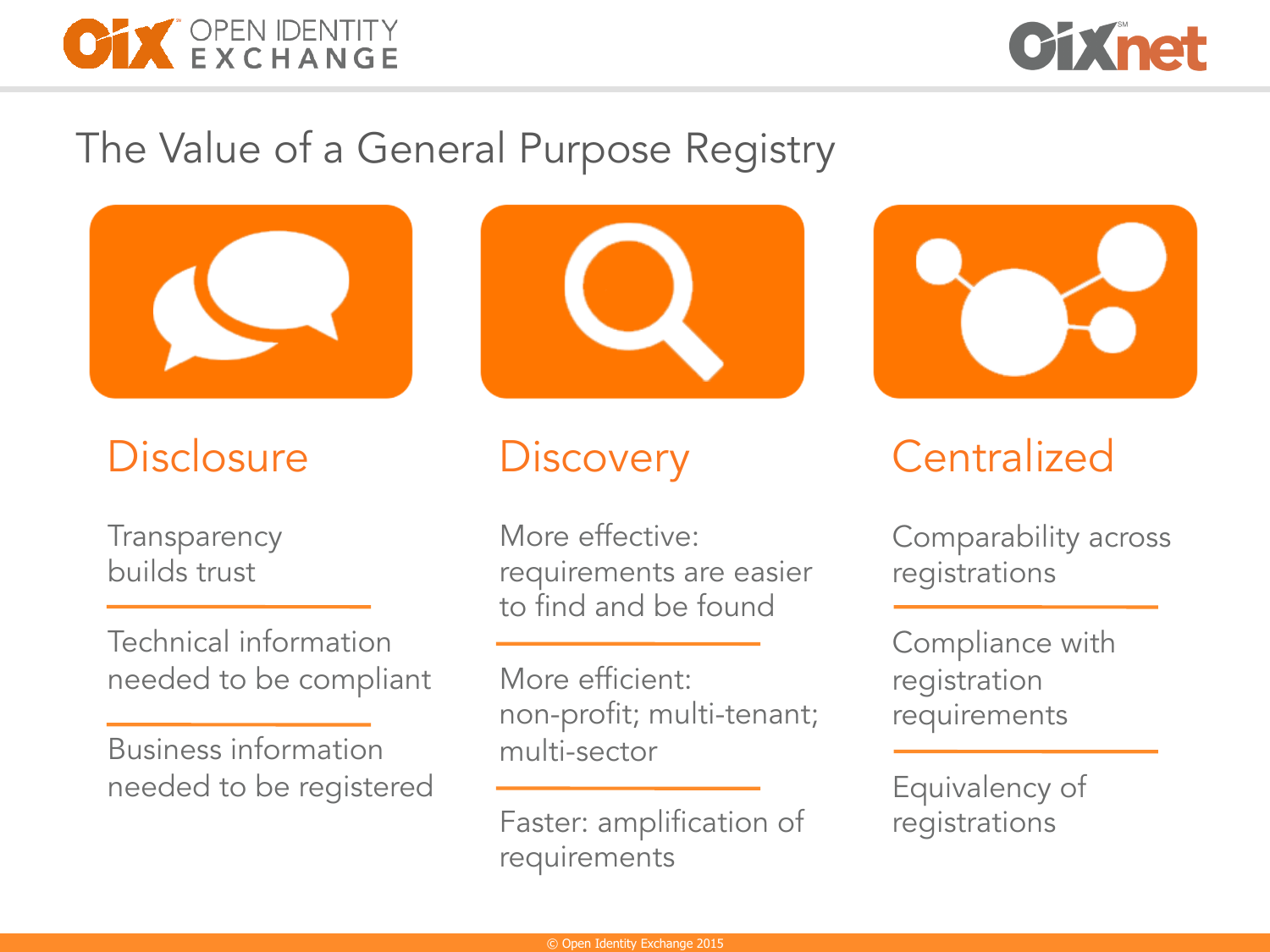



## The Value Proposition for TFPs/COIs

- Accelerates go to market timelines C
- Speeds adoption of business, legal and technical requirements C
- Enables interoperability & discovery  $\mathbf C$
- Extends the reach of the TFP/COI beyond it's membership C
- Provides a quality assurance/quality control platform  $\mathbf C$
- Enhances trust through transparency C
- Build vs. buy opportunity costs C
- Leverages OIX's legal investment and liability research C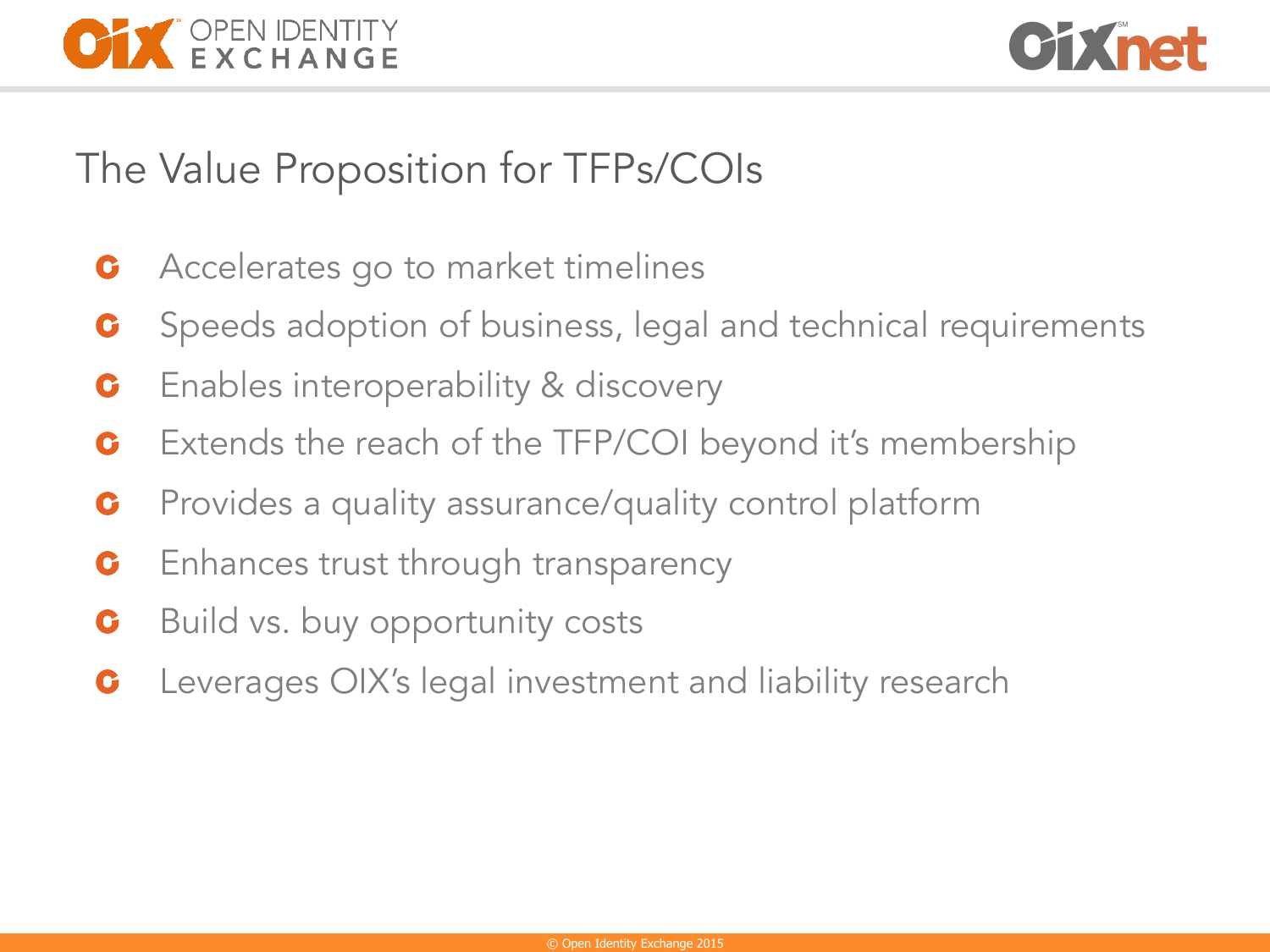



## Two-Types of Information Required for Registration

### Business Information Needed to be Registered

OIX is solely responsible for all enrollment requirements

*Consistent across all registrations* 

#### Technical Information Needed to be Compliant

COI's/TFP's are solely responsible for all business, legal and technical requirements

*Unique for each TFP/COI* 

*TFP/COI defines these requirements*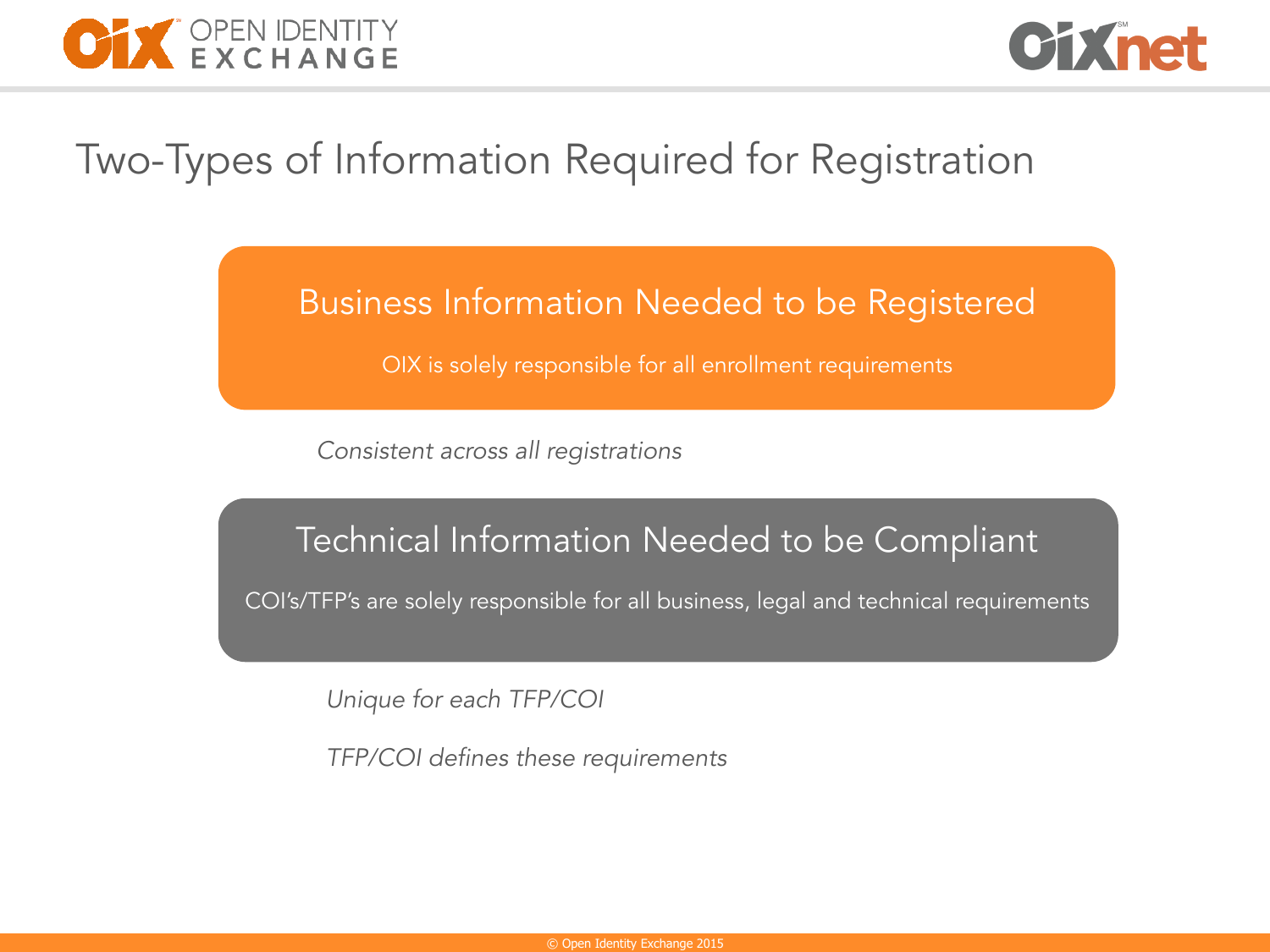



## OIXnet Enrollment Requirements

#### REGISTRANT

Entity Name: Address: City, State or Provence and Postal Code: Country: Organization Description (<200 words): Organization URL:

#### AUTHORIZED CONTACT

| Name:  |  |
|--------|--|
| Title: |  |
| Phone: |  |
| Email: |  |

#### AUTHORIZED SECONDARY CONTACT

| Name:  |  |  |
|--------|--|--|
| Title: |  |  |
| Phone: |  |  |
| Email: |  |  |

#### **AUTHORIZING PARTY** (if applicable)

Entity Name: Address: City, State or Provence and Postal Code: Country: Organization Description (<200 words): Organization URL:

#### **AUTHORIZED CONTACT** (if applicable)

Name: Title:

Phone:

Email:

#### **AUTHORIZED SECONDARY CONTACT** (if applicable)

| Name:  |  |
|--------|--|
| Title: |  |
| Phone: |  |
| Email: |  |

#### *All enrollment fields are required for registration* G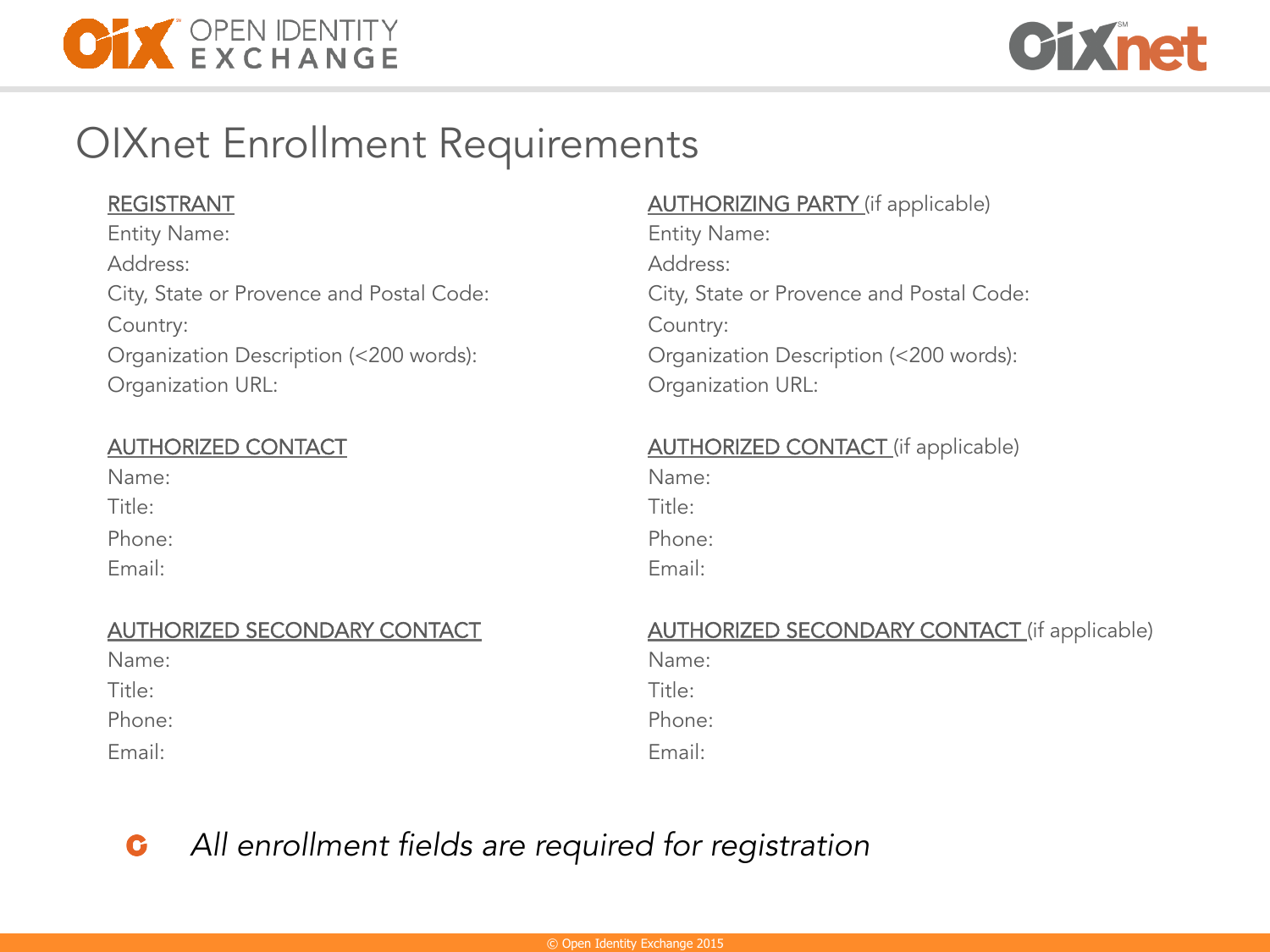



## Registration: How It Works



- This registration workflow assumes the the TFP requires participating organizations to be certified and registered to  $\mathbf G$ participate in the trust framework
- $\mathbf G$ In this use-case, the TFP/COI will be registering these certifications at OIXnet on behalf of members/participants
- TFPs/COIs may require something other than a certification to be registered at OIXnet  $\ddot{\mathbf{G}}$
- Some TFPs/COIs may only register their requirements and not require members/participants to register  $\mathbf G$